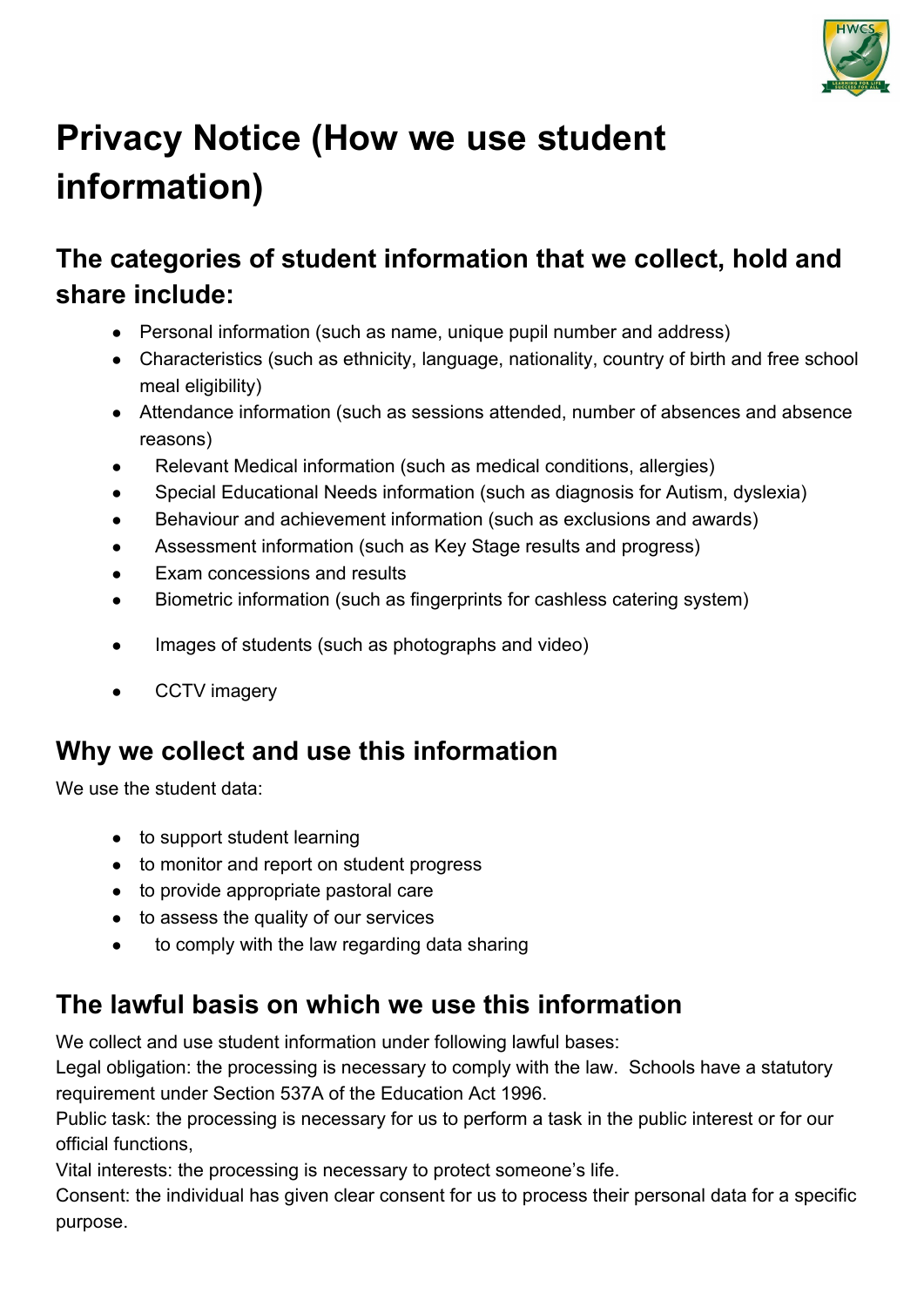

For special category data we collect and use student information under the following lawful bases: Processing is necessary for the purposes of carrying out the **obligations and exercising specific rights of the controller or of the data subject** in the field of employment and social security and social protection law in so far as it is authorised by Union or Member State law or a collective agreement pursuant to Member State law providing for appropriate safeguards for the fundamental rights and the interests of the data subject. Processing is necessary to protect the **vital interests of the data subject**

#### **Collecting student information**

Whilst the majority of student information you provide to us is mandatory, some of it is provided to us on a voluntary basis. In order to comply with the General Data Protection Regulation, we will inform you whether you are required to provide certain student information to us or if you have a choice in this.

#### **Storing student data**

We hold student data securely for the duration of a student's education with us. If they leave before the end of normal secondary education their information is passed to their new school. Otherwise data is held until DoB + 25 years in compliance with LA/DfE guidance.

#### **Who we share student information with**

We routinely share student information with:

- schools that the students attend after leaving us
- our local authority
- the Department for Education (DfE)
- the NHS for immunisations
- further education establishments students attend after leaving us
- · third party suppliers contracted to provide a service, eg software providers like Showmyhomework, Visit providers, instructors.

#### **Why we share student information**

We do not share information about our students with anyone without consent unless the law and our policies allow us to do so.

We share students' data with the Department for Education (DfE) on a statutory basis. This data sharing underpins school funding and educational attainment policy and monitoring.

We are required to share information about our students with our local authority (LA) and the Department for Education (DfE) under section 3 of The Education (Information About Individual Students) (England) Regulations 2013.

## **Data collection requirements:**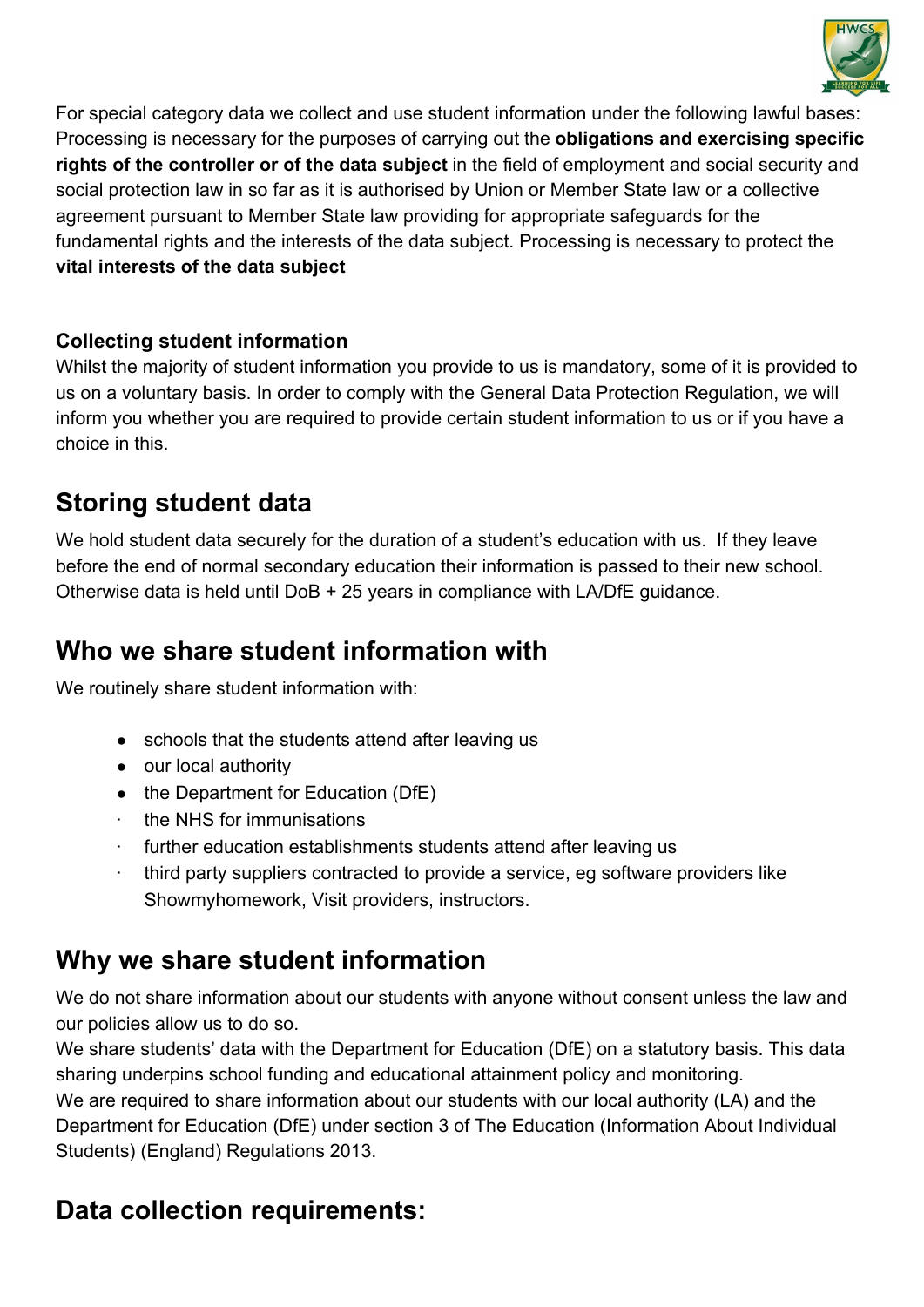

To find out more about the data collection requirements placed on us by the Department for Education (for example; via the school census) go to <https://www.gov.uk/education/data-collection-and-censuses-for-schools>.

#### **Youth support services**

#### **Students aged 13+**

Once our students reach the age of 13, we also pass student information to our local authority and / or provider of youth support services as they have responsibilities in relation to the education or training of 13-19 year olds under section 507B of the Education Act 1996. This enables them to provide services as follows:

- youth support services
- careers advisers

A parent or guardian can request that **only** their child's name, address and date of birth is passed to their local authority or provider of youth support services by informing us. This right is transferred to the child / student once he/she reaches the age 16.

## **The National Student Database (NPD)**

The NPD is owned and managed by the Department for Education and contains information about students in schools in England. It provides invaluable evidence on educational performance to inform independent research, as well as studies commissioned by the Department. It is held in electronic format for statistical purposes. This information is securely collected from a range of sources including schools, local authorities and awarding bodies.

We are required by law, to provide information about our students to the DfE as part of statutory data collections such as the school census and early years' census. Some of this information is then stored in the NPD. The law that allows this is the Education (Information About Individual Students) (England) Regulations 2013.

To find out more about the NPD, go to

[https://www.gov.uk/government/publications/national-student-database-user-guide-and-supporting](https://www.gov.uk/government/publications/national-pupil-database-user-guide-and-supporting-information) [-information](https://www.gov.uk/government/publications/national-pupil-database-user-guide-and-supporting-information).

The department may share information about our students from the NPD with third parties who promote the education or well-being of children in England by:

- conducting research or analysis
- producing statistics
- providing information, advice or guidance

The Department has robust processes in place to ensure the confidentiality of our data is maintained and there are stringent controls in place regarding access and use of the data. Decisions on whether DfE releases data to third parties are subject to a strict approval process and based on a detailed assessment of:

• who is requesting the data